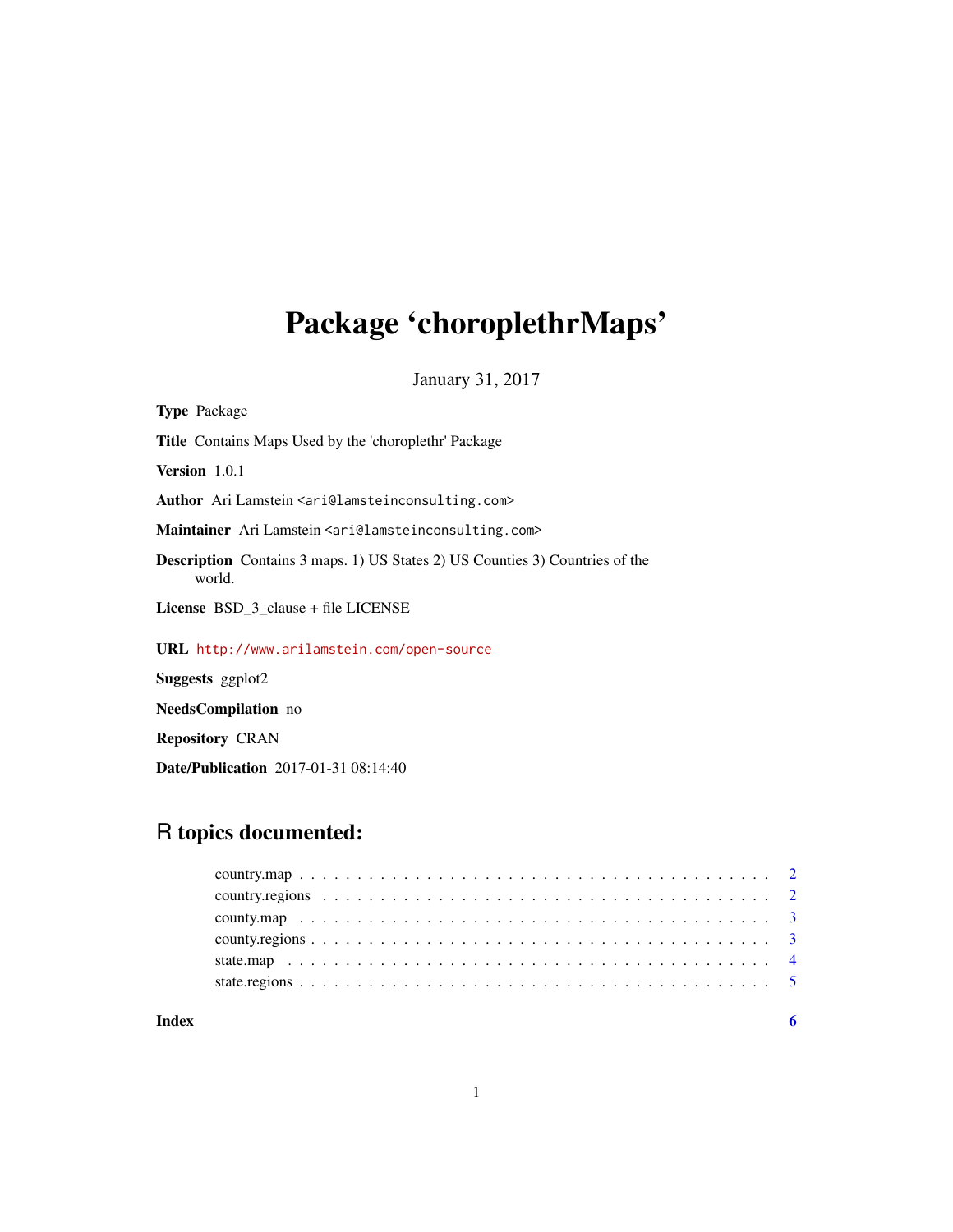<span id="page-1-0"></span>

#### Description

This data.frame corresponds to version 2.0.0 of the "Admin 0 - Countries" map from naturalearthdata.com The data.frame was modified by removing columns with non-ASCII characters. Also, I added a column called "region" which is the the all lowercase version of the column "sovereignt".

#### Usage

data(country.map)

### Details

Note that due to the resolution of the map  $(1:110m, or 1 cm=1,100 km)$ , small countries are not represented on this map. See ?country.names for a list of all countries represented on the map.

### References

Taken from http://www.naturalearthdata.com/downloads/110m-cultural-vectors/

#### Examples

```
## Not run:
# render the map with ggplot2
library(ggplot2)
data(country.map)
ggplot(country.map, aes(long, lat, group=group)) + geom_polygon()
## End(Not run)
```

| country.regions | Names of all regions on the country.map data.frame. A data.frame that |
|-----------------|-----------------------------------------------------------------------|
|                 | includes both English names and their iso2c equivalents.              |

# Description

Names of all regions on the country.map data.frame. A data.frame that includes both English names and their iso2c equivalents.

#### Usage

```
data(country.regions)
```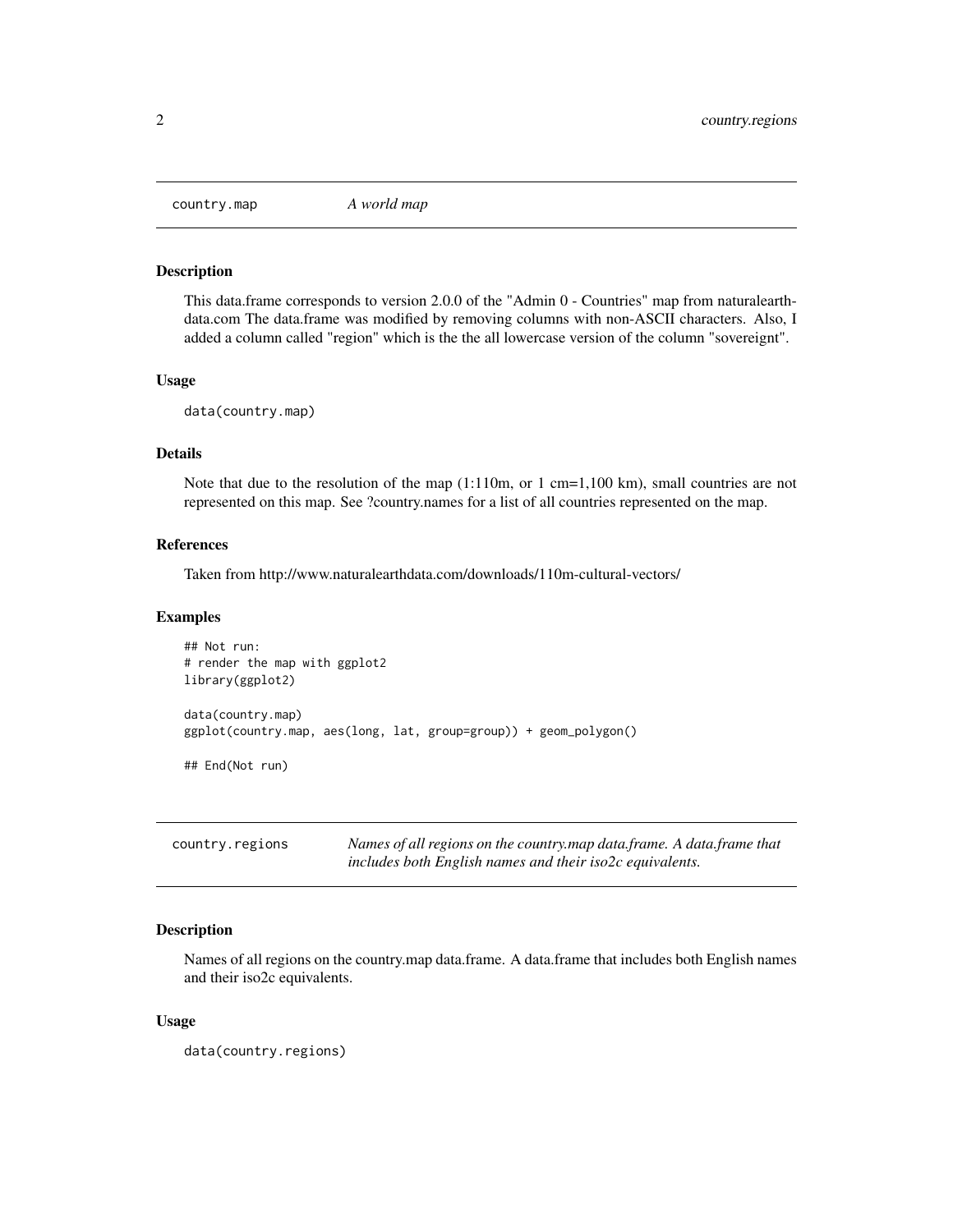# <span id="page-2-0"></span>county.map 3

#### Examples

```
data(country.regions)
head(country.regions)
```
county.map *Map of the counties of each of the 50 US states plus the district of columbia.*

#### Description

A data.frame which contains a map of all 50 US States plus the District of Columbia. The shapefile was modified using QGIS in order to 1) remove Puerto Rico 2) remove islands off of Alaska that crossed the antimeridian 3) renamed the county "Dona Ana" (which is properly written with a tilde over the first "n") to "Dona Ana" because R CMD check emits a warning if data contains non-ASCII characters 4) some columns were added for convenience.

#### Usage

data(county.map)

#### References

Taken from the US Census 2010 Cartographic Boundary shapefiles page (https://www.census.gov/geo/mapsdata/data/tiger-cart-boundary.html) in May 2014. The resolutions is  $20m (20m = 1:20,000,000)$ .

#### Examples

```
## Not run:
# render the map with ggplot2
library(ggplot2)
data(county.map)
ggplot(county.map, aes(long, lat, group=group)) + geom_polygon()
## End(Not run)
```
county.regions *A data.frame consisting of the name of each region in the map county.map as well as their FIPS codes and state names.*

#### Description

choroplethr requires you to use the naming convention in the "region" column (i.e. the numeric version of the FIPS code - no leading zero).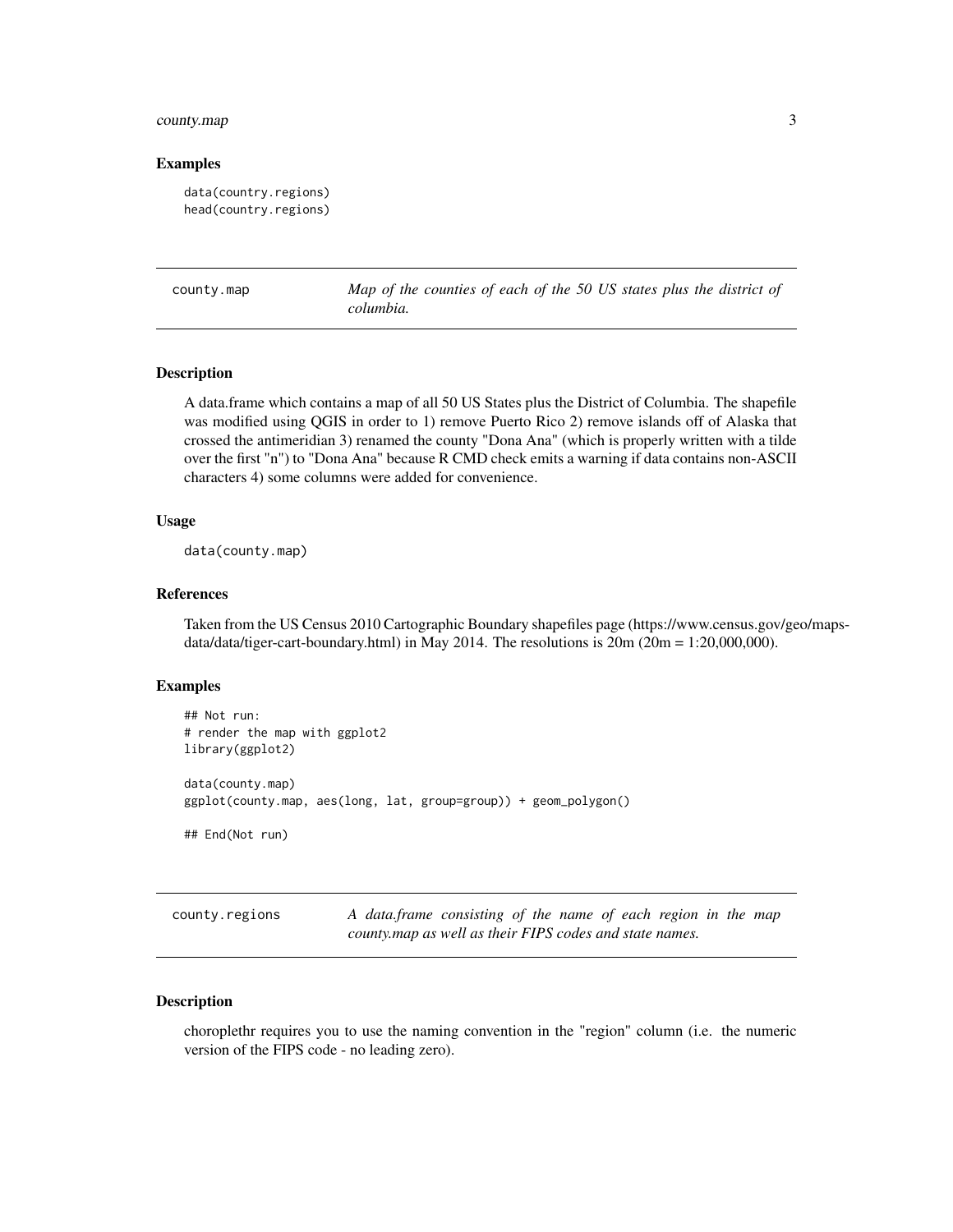#### <span id="page-3-0"></span>Usage

data(county.regions)

#### See Also

?county.map

#### Examples

data(county.regions) head(county.regions)

state.map *Map of the 50 US states plus the district of columbia.*

# Description

A data.frame which contains a map of all 50 US States plus the District of Columbia. The shapefile was modified using QGIS in order to 1) remove Puerto Rico and 2) remove islands off of Alaska that crossed the antimeridian 3) renamed column "STATE" to "region".

#### Usage

data(state.map)

# References

Taken from the US Census 2010 Cartographic Boundary shapefiles page (https://www.census.gov/geo/mapsdata/data/tiger-cart-boundary.html) in May 2014. The resolutions is  $20m (20m = 1:20,000,000)$ .

#### Examples

```
## Not run:
# render the map with ggplot2
library(ggplot2)
data(state.map)
ggplot(state.map, aes(long, lat, group=group)) + geom_polygon()
## End(Not run)
```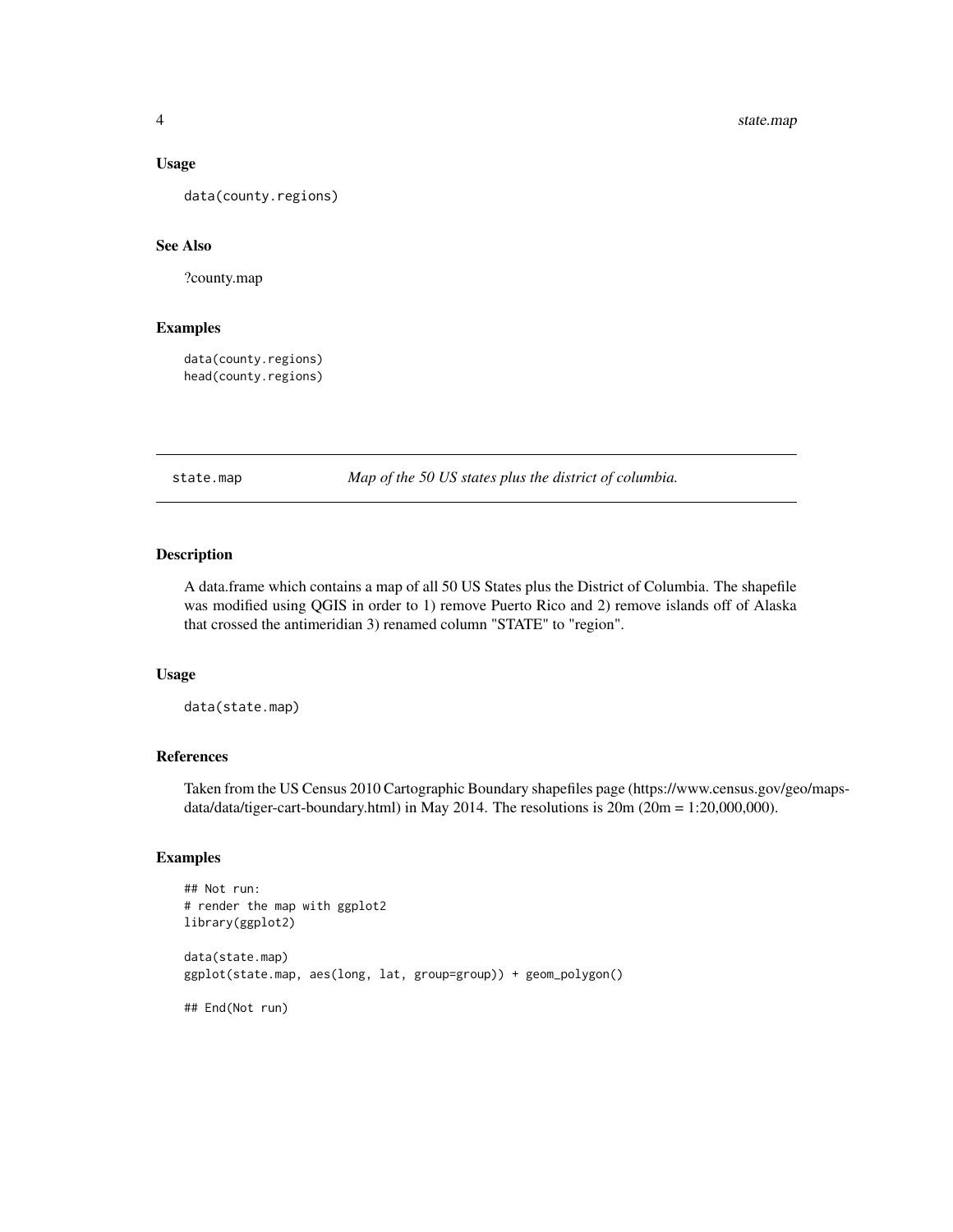<span id="page-4-0"></span>state.regions *A data.frame consisting of each region on the map state.map plus their postal code abbreviations and FIPS codes.*

# Description

choroplethr requires you to use the naming convention in the "region" column (i.e. all lowercase, full name).

# Usage

```
data(state.regions)
```
# References

Taken from http://www.epa.gov/envirofw/html/codes/state.html

# Examples

data(state.regions) head(state.regions)